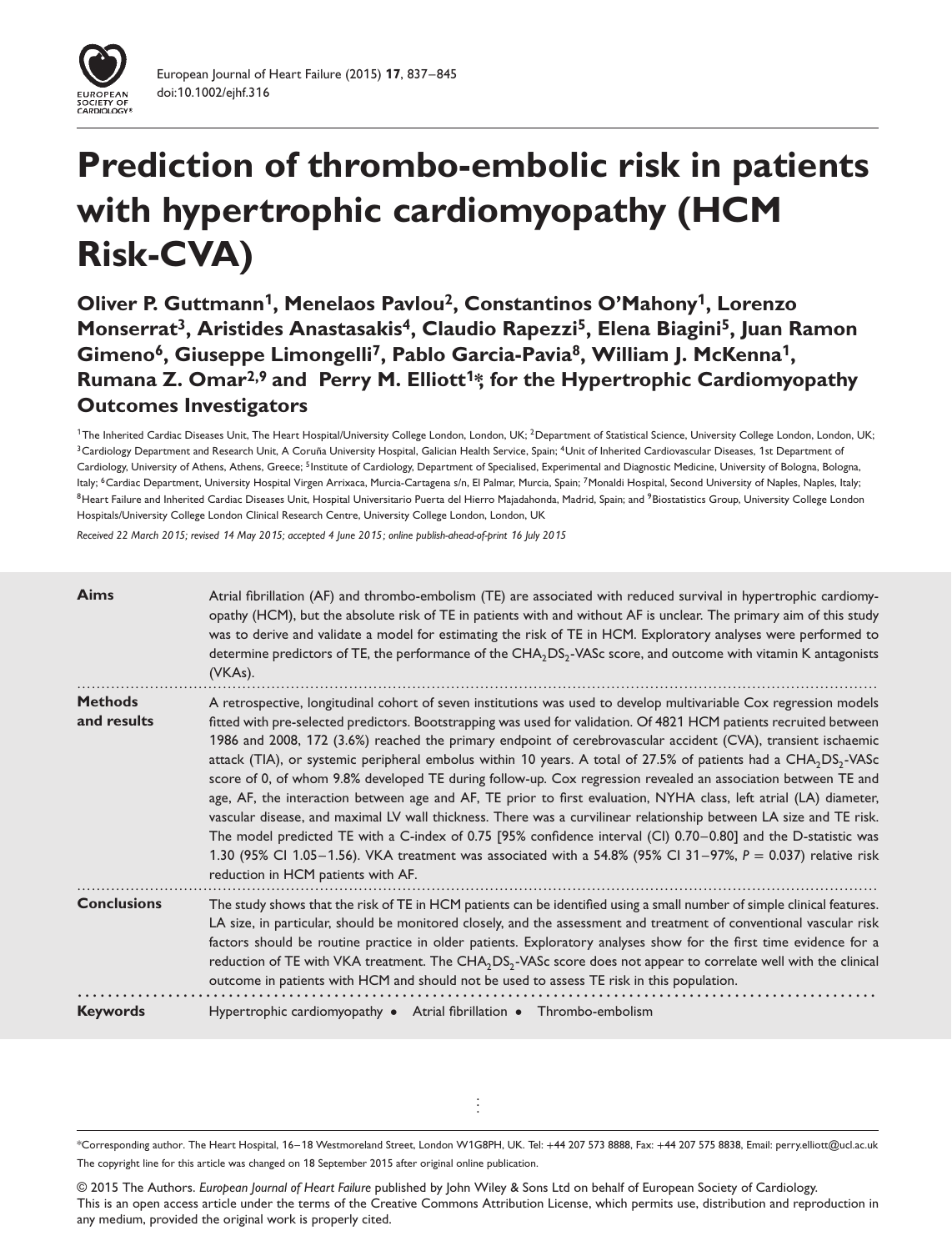## **Introduction**

Hypertrophic cardiomyopathy (HCM) is a myocardial disorder characterized by LV hypertrophy not explained solely by abnormal loading conditions. It is inherited as an autosomal dominant trait and caused by mutations in cardiac sarcomere protein genes.<sup>1-3</sup> Atrial fibrillation (AF) and thrombo-embolism (TE) are common complications of the disease and are associated with adverse clinical outcomes and reduced survival. $4-9$  However, HCM is a heterogeneous disorder with very variable clinical presentation, and the absolute risk of TE—and by implication the likely benefit from treatment—in individual patients with different clinical characteristics is unknown.<sup>1,10-12</sup>

The primary aim of this study was to derive and validate a risk model for estimating the risk of TE in patients with HCM. Exploratory analyses were performed to determine clinical predictors of TE, the performance of the  $CHA<sub>2</sub>DS<sub>2</sub>-VASc score<sup>13</sup>$  and the outcome of therapy with vitamin K antagonists (VKAs) in HCM patients with AF.

# **Methods**

#### **Study design and overview**

Data from a retrospective, multicentre longitudinal cohort— the Hypertrophic Cardiomyopathy Outcome Investigators (www.HCMRisk.org)<sup>14</sup>—were used in the development of the prognostic model.

The study conforms to the principles of the Helsinki declaration. The sponsors of this study did not have a role in study design, data collection, analysis, and interpretation. O.G., M.P., R.O., and P.E. had access to all data and final responsibility to submit the article. The authors from each centre guarantee the integrity of data from their institution. All investigators have agreed to the article as written.

## **Study population and participating centres**

The study cohort consisted of all consecutively evaluated patients with HCM, followed at seven European centres: (i) The Heart Hospital, London, UK; (ii) A Coruna University Hospital, A Coruna, Spain; (iii) Unit of Inherited Cardiovascular diseases, 1st Department of Cardiology, University of Athens, Greece; (iv) Institute of Cardiology, University of Bologna, Italy; (v) University Hospital Virgen de la Arrixaca, Murcia, Spain; (vi) Monaldi Hospital, Second University of Naples, Italy; and (vii) Hospital Universitario Puerta del Hierro, Madrid, Spain. Some patients from this cohort are reported in other recently published studies. $14 - 25$ 

Only adult patients (≥16 years of age) were studied. HCM was defined as a maximum LV wall thickness ≥15 mm unexplained solely by loading conditions<sup>1</sup> or in accordance with published criteria for the diagnosis of disease in relatives of patients with unequivocal disease.<sup>26</sup> Patients with known inherited metabolic diseases or syndromic causes of HCM were excluded from the study. Patients with a history of AF that had experienced TE prior to first evaluation at the centre were also excluded from the analysis.

#### **Ethics approval**

Patients at A Coruna University Hospital (Spain), 1st Department of Cardiology, University of Athens (Greece), University Hospital Virgen de la Arrixaca (Spain), and Monaldi Hospital (Italy) provided written informed consent. The data collection at The Heart Hospital (UK) and Hospital Universitario Puerta de Hierro (Spain) have been approved by the appropriate ethics committee. The ethics committee at the Institute of Cardiology at the University of Bologna (Italy) were informed, but approval was not required under local research governance arrangements.

#### **Patient assessment and data collection**

Patients were reviewed every 6–12 months or earlier if there was a change in symptoms. All patients underwent clinical assessment, pedigree analysis, physical examination, resting and ambulatory ECG, and transthoracic echocardiography. Each centre collected data independently using the same methodology.

## **Clinical outcomes**

............................................................................................................................... ...................................................

The primary outcome was a thrombo-embolic event defined as a composite of cerebrovascular accident (CVA), transient ischaemic attack (TIA), or systemic peripheral embolus as defined in the CHA<sub>2</sub>DS<sub>2</sub>-VASc score.<sup>10,12</sup> A CVA was defined as a focal neurological deficit of sudden onset as diagnosed by a neurologist, lasting *>*24 h and caused by ischaemia. A TIA was defined as a focal neurological deficit of sudden onset as diagnosed by a neurologist, lasting *<*24 h. Peripheral embolism was defined as TE outside the brain, heart, eyes, and lungs.<sup>13</sup>

## **Selection of predictors and coding**

Following a review of the literature completed in September 2012, predictors of TE that have been reported previously in patients with HCM were considered as candidate predictor variables.<sup>27</sup> Clinical parameters were used as pre-specified predictors only when associated with TE in at least one published study, and were uniformly defined in all centres. In addition, predictors included in the  $CHA<sub>2</sub>DS<sub>2</sub>$ -VASc score, and maximal LV wall thickness and peak left ventricular outflow tract (LVOT) gradient were considered for the analysis (*Table* 1). Clinically plausible interactions between selected variables such as age and AF and age and vascular disease were also assessed. All predictors were assessed at baseline evaluation.

## **Sample size**

A minimum of 10 thrombo-embolic events were required per coefficient estimated by the model to ensure that the regression coefficients of the model were estimated with adequate precision.<sup>28</sup> The 172 TE endpoints observed in this cohort over a 10-year follow-up period allow the estimation of up to 17 regression coefficients with adequate precision and were sufficient for development of the risk model.

## **General statistical methods**

STATA (version 12) and R (version 3.0) were used for the statistical analyses. For descriptive results, variables are expressed as the mean  $\pm$  standard deviation (SD), median and interquartile range (IQR),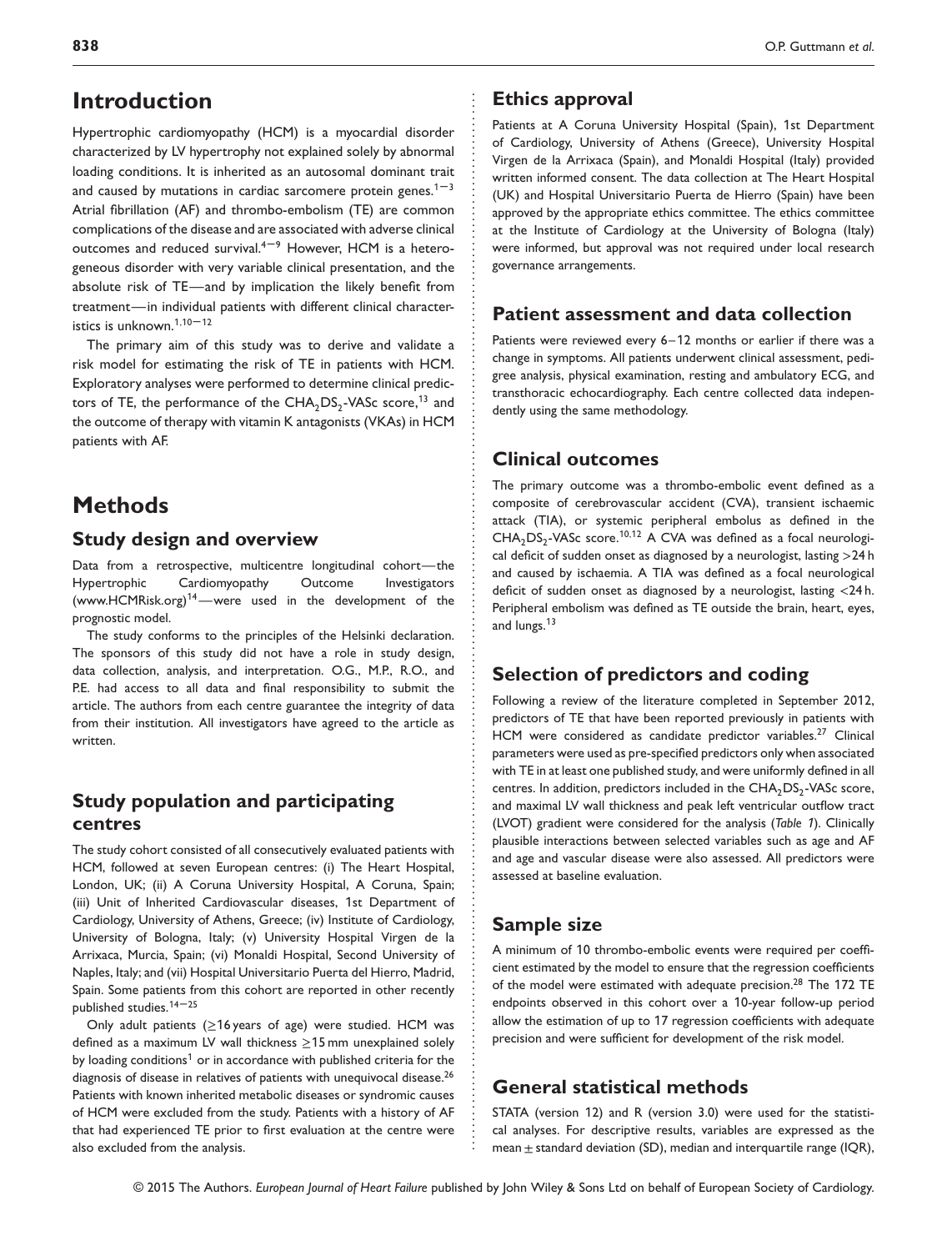| <b>Predictor variable</b> | <b>Definition</b>                                                                                                                                                                                                                                                                                                                                                                                    | Coding                        |
|---------------------------|------------------------------------------------------------------------------------------------------------------------------------------------------------------------------------------------------------------------------------------------------------------------------------------------------------------------------------------------------------------------------------------------------|-------------------------------|
| Sex                       | Male or female <sup>44</sup>                                                                                                                                                                                                                                                                                                                                                                         | Binary, male/female           |
| Age                       | Age at first evaluation in participating centres <sup>43,45</sup>                                                                                                                                                                                                                                                                                                                                    | Continuous, years             |
| <b>VKA</b>                | Use of vitamin K antagonist at first evaluation                                                                                                                                                                                                                                                                                                                                                      | Binary, yes/no                |
| AF                        | Detection of paroxysmal, permanent of persistent AF on ECG or Holter monitoring <sup>43,45</sup>                                                                                                                                                                                                                                                                                                     | Binary, yes/no                |
| <b>TE</b>                 | Thrombo-embolism: CVA, TIA, peripheral embolus, as per $CHA2DS2$ -VASc score <sup>10,12</sup>                                                                                                                                                                                                                                                                                                        | Binary, yes/no                |
| <b>NYHA</b>               | NYHA class at first evaluation <sup>45</sup>                                                                                                                                                                                                                                                                                                                                                         | Categorical, I, II and III-IV |
| LA                        | Anterior-posterior left atrial diameter determined by 2D echocardiography in the<br>parasternal long axis-short axis plane at time of first evaluation <sup>44</sup>                                                                                                                                                                                                                                 | Continuous, mm                |
| <b>MWT</b>                | The greatest LV wall thickness measured at the level of the mitral valve, papillary muscles, and<br>apex in the parasternal short axis plane using 2D echocardiography at time of evaluation <sup>46</sup>                                                                                                                                                                                           | Continuous, mm                |
| <b>FS</b>                 | LV end-diastolic dimension - LV end-systolic dimension)/LV end-diastolic dimension<br>measured by M-Mode or 2D echocardiography at time of evaluation <sup>44</sup>                                                                                                                                                                                                                                  | Continuous, %                 |
| LVOT max                  | The maximum LV outflow gradient determined at rest and with Valsalva provocation<br>(irrespective of concurrent medical treatment) using pulsed and continuous wave Doppler<br>from the apical three- and five-chamber views Peak outflow tract gradients were<br>determined using the modified Bernoulli equation: gradient = $4V^2$ , where V is the peak<br>aortic outflow velocity <sup>47</sup> | Continuous, mmHg              |
| Hypertension              | Diagnosis of hypertension prior to first evaluation, as per $CHA2DS2$ -VASc score <sup>10,12</sup>                                                                                                                                                                                                                                                                                                   | Binary, yes/no                |
| <b>Diabetes</b>           | Diagnosis of diabetes prior to first evaluation, as per $CHA2DS2$ -VASc score <sup>10,12</sup>                                                                                                                                                                                                                                                                                                       | Binary, yes/no                |
| Vascular disease          | Myocardial infarction, complex aortic plaque, and peripheral arterial disease, as per<br>$CHA2DS2$ -VASc score <sup>10,12</sup>                                                                                                                                                                                                                                                                      | Binary, yes/no                |
| Heart failure             | Heart failure, especially moderate to severe LV systolic dysfunction, defined arbitrarily as<br>LVEF <40% (calculated by FS), as per $CHA2DS2$ -VASc score <sup>10,12</sup>                                                                                                                                                                                                                          | Binary, yes/no                |

#### **Table 1 Definition of pre-specified predictor variables assessed at baseline evaluation**

FS, fractional shortening; LA, left atrial size, LVOT max, maximum LV outflow gradient; MWT, aximal wall thickness; TE, thrombo-embolic event; VKA, vitamin K antagonist.

......................................................................................

or counts and percentages as appropriate. The follow-up time for each patient was calculated from the date of their first evaluation at participating centres to the date of the study endpoint, death, heart transplantation, cerebral haemorrhage, or the date of their most recent evaluation. The annual event rate was calculated by dividing the number of patients reaching the endpoint by the total follow-up period for that endpoint. The Kaplan–Meier method was used to estimate the cumulative probability for the occurrence of an outcome.

#### **Missing data**

The characteristics of patients with missing information were compared with those of patients with complete information to investigate bias due to missing data. Logistic regression was used to identify the predictors of missingness. Data were assumed to be missing at random, and values for the missing predictors were imputed using multiple imputation techniques based on chained equations.<sup>29</sup> The multiple imputation model included all predictors of missingness, the outcome, all pre-specified predictors of the risk model, and the estimate of the cumulative hazard function.<sup>30</sup> Rubin's rules were used to combine the estimates from 30 imputed data sets.<sup>31</sup>

#### **Model development**

All pre-specified predictors were candidates for inclusion in the final risk model. To account for potential non-linear relationships, we considered the addition of quadratic terms for all continuous predictors. Due to sample size issues, this was done in a pre-selection procedure where bi-variable models for each predictor and its quadratic term were fitted. Suspected interactions were also examined in a similar manner.

The model was developed based on the 172 events within the first 10 years of follow-up. Backward elimination with a 15% significance level was used to select the predictors for the final risk model.<sup>32</sup> Centre was not included to allow the model to be used in patients from other centres. However, a sensitivity analysis for centre effect was performed by including centre in the model. The proportional hazards assumption required by the Cox model was investigated using Schoenfeld residuals.<sup>33</sup> The risk model was developed using the entire cohort.

### **Model validation**

Bootstrapping was used to evaluate the performance of the model. This is the most efficient internal validation procedure as all aspects of the model development, including variable selection, are validated.<sup>34</sup> Two hundred bootstrap samples were generated for each imputed data set, and the optimism-adjusted performance measures from the imputed data sets were combined using Rubin's rules.<sup>35</sup> The calibration slope was used to assess the degree of agreement between the observed and predicted hazards of TE.<sup>36</sup> A value close to 1 suggests good overall agreement. Graphical comparisons of the observed and predicted TE at 5 years were performed. The C-index and D-statistic were used to measure how well the model discriminated between patients with high and low risk of TE.<sup>14,37–39</sup> A value of 0.5 for the C-index indicates no discrimination, and a value equal to 1 indicates perfect discrimination. The D-statistic can be interpreted as the log hazard ratio (HR) for having TE between the low and high risk groups of patients. A model with no discriminatory ability results in a value of 0 for the D-statistic, with increasing values indicating greater separation.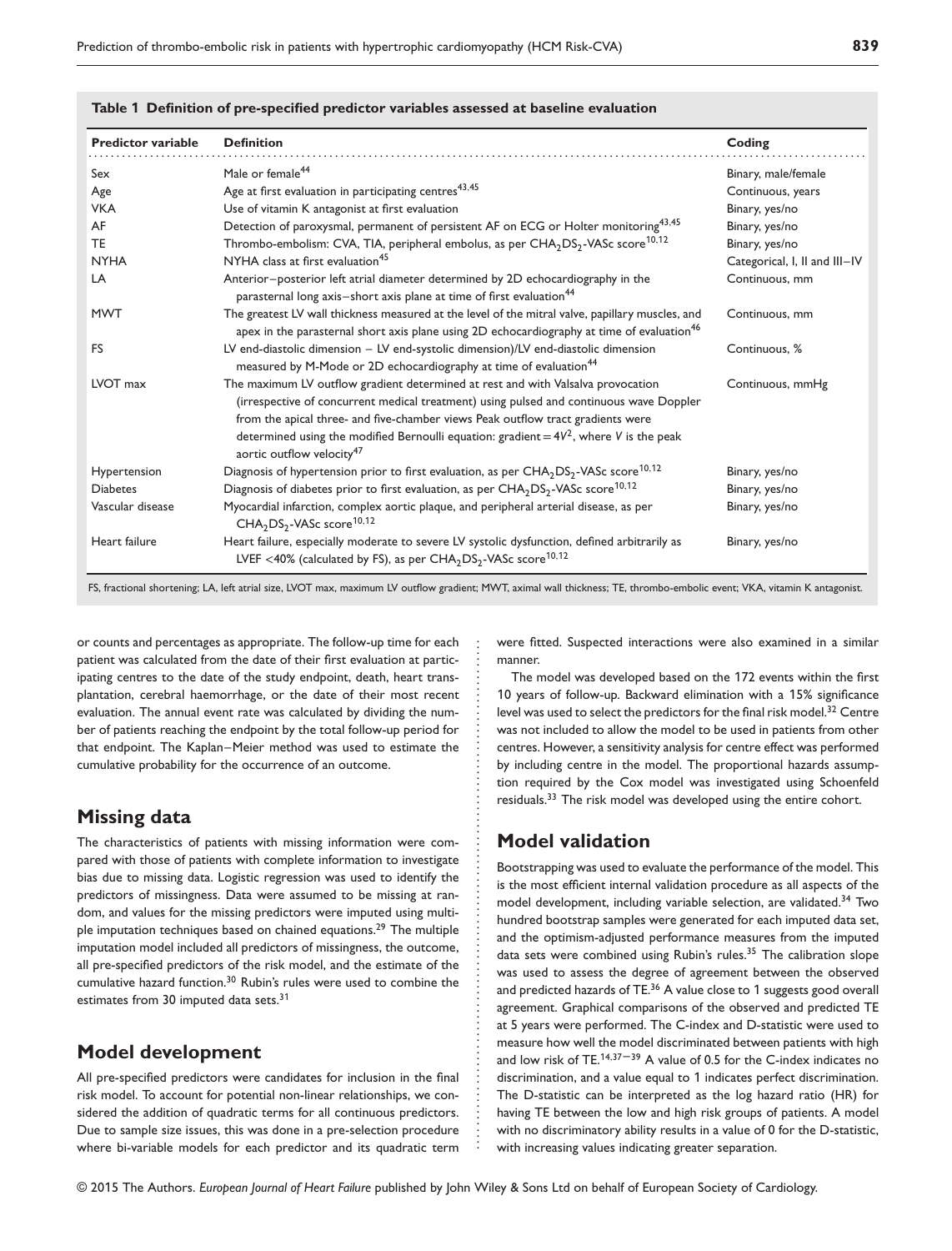| <b>Predictor</b> | <b>Whole cohort</b> |                      | No TE        |                      | <b>TE</b>    |                      |
|------------------|---------------------|----------------------|--------------|----------------------|--------------|----------------------|
|                  | <b>Total</b>        | Mean $(SD)/n$ $(\%)$ | <b>Total</b> | Mean $(SD)/n$ $(\%)$ | <b>Total</b> | Mean $(SD)/n$ $(\%)$ |
| Age              | 4817                | 48.99 (16.40)        | 4645         | 48.74 (16.39)        | 172          | 55.73 (15.40)        |
| LA               | 4627                | 43.97 (7.74)         | 4460         | 43.82 (7.68)         | 167          | 47.83 (8.37)         |
| <b>MWT</b>       | 4768                | 19.44 (5.15)         | 4599         | 19.42 (5.18)         | 169          | 20.05 (4.16)         |
| <b>FS</b>        | 4358                | 0.41(0.10)           | 4198         | 0.41(0.10)           | 160          | 0.40(0.09)           |
| LVOT max         | 4168                | 31.95 (40.94)        | 4023         | 31.85 (40.96)        | 145          | 34.72 (40.46)        |
| Female           | 4820                | 1740 (36.10)         | 4648         | 1666 (35.84)         | 172          | 74 (43.02)           |
| Prior TE         | 4821                | 80(1.66)             | 4649         | 71 (1.53)            | 172          | 9(5.23)              |
| AF               | 4815                | 600 (12.46)          | 4643         | 552 (11.89)          | 172          | 48 (27.91)           |
| <b>VKA</b>       | 4818                | 443 (9.20)           | 4646         | 410 (8.82)           | 172          | 33 (19.19)           |
| NYHA II          | 4615                | 1584 (34.32)         | 4450         | 1519 (34.13)         | 165          | 65 (39.29)           |
| NYHA III, IV     | 4615                | 494 (10.70)          | 4450         | 456 (10.24)          | 165          | 38 (23.03)           |
| Vascular disease | 3588                | 89 (2.48)            | 3438         | 79 (22.98)           | 150          | 10(6.67)             |
| Hypertension     | 4712                | 1414 (30.00)         | 4541         | 1354 (29.82)         | 171          | 60 (35.09)           |
| <b>Diabetes</b>  | 4020                | 293 (7.29)           | 3868         | 279 (7.21)           | 152          | 14 (9.21)            |

**Table 2 Clinical characteristics at baseline of the whole cohort and in patients with and without a thrombo-embolic endpoint**

Breakdown of AF in the whole cohort: paroxysmal 314, persistent 102, permanent 181, not specified 3.

FS, fractional shortening; LA, left atrial size, LVOT max, maximum LV outflow gradient; MWT, aximal wall thickness; SD, standard deviation; TE, thrombo-embolic event; VKA, vitamin K antagonist.

................................................. ..............................................

## **Model presentation**

The probability of TE at 5 years for an individual patient was calculated using the following equation, derived from the Cox proportional hazards model:

$$
P_{\text{TE at 5 years}} = 1 - S_0(t)^{\text{exp (prognostic index)}}
$$

where  $S_0(t)$  is the average survival probability at time *t* (i.e. at 5 years), and the prognostic index is the sum of the products of the predictors and their coefficients.

## **Calculation of the CHA<sub>2</sub>DS<sub>2</sub>-VASc score**

The  $CHA<sub>2</sub>DS<sub>2</sub>$ -VASc score was calculated for a subset of patients with AF not treated with a VKA at baseline.<sup>1</sup>0*,*12*,*1<sup>3</sup> The distribution of the score and number of events according to the score was determined.

## **Clinical outcome of anticoagulation in patients with atrial fibrillation**

The incidence of TE in patients with AF who were and were not treated with anticoagulants was investigated using an intention to treat analysis. If a patient received treatment with a VKA at any time prior to the event, it was assumed that they continued on this medication for the duration of the study. The numbers of patients with and without TE that did or did not receive a VKA were compared. The absolute risk reduction (ARR) and number needed to treat (NNT) were calculated for patients in AF at an exploratory threshold of 4% risk of a thrombo-embolic event over 5 years.

## **Relationship of patient characteristics to thrombo-embolic risk**

Pre-specified subanalyses were performed to assess the relationship between the 5-year risk of TE and age, vascular disease, and left atrial (LA) size. Secondary analyses were performed in patients in sinus rhythm (SR) who experienced TE and patients with AF who did not experience TE.

# **Results**

#### **Baseline clinical characteristics**

During the study period, 5104 patients were evaluated, of whom 197 were seen only once for baseline evaluation and were excluded from the analysis. Eighty-six patients with a history of AF and TE prior to first evaluation were excluded. The final study cohort consisted of the remaining 4821 patients, and the baseline clinical characteristics are shown in *Table 2*.

## **Thrombo-embolic events during follow-up**

During a follow-up period of 28 330.6 patient-years (median 6.0 years,  $IQR = 3-9.7$ ), 172 (3.6%) patients reached the primary endpoint within 10 years from first evaluation (105 CVA, 53 TIA, and 14 peripheral emboli); and 107 (2.2%) patients within the first 5 years. The 5- and 10-year cumulative incidences were 2.9% [95% confidence interval (CI) 2.37–3.48%) and 6.4% (95% CI 5.42–7.53%), respectively. The clinical characteristics of patients with and without TE are shown in *Table 2*.

Patients in SR at first evaluation who developed TE during follow-up were older (55.0 years vs. 47.5 years; difference in means=7.5 years; 95% CI 4.60–10.42), had larger LA diameter (46.0 mm vs. 43.0 mm; difference in means=3.0 mm; 95% CI 1.7–4.32), and were more symptomatic (NYHA III, IV) (14.4% vs. 9.0%; difference in proportions=0.054; 95% CI 0.0099–0.1181)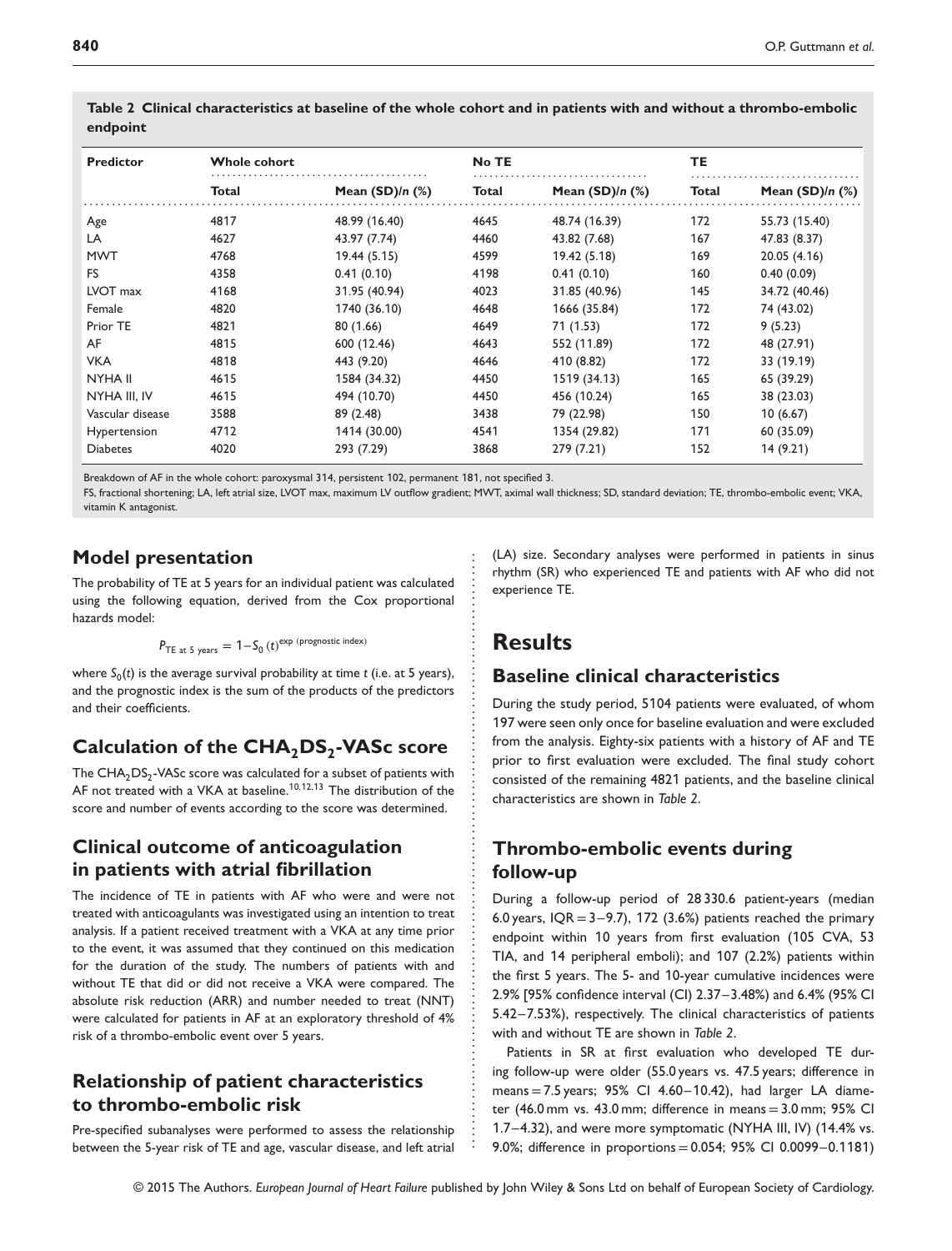| Univariable analysis |              |         |               | Multivariable analysis |           |         |                |
|----------------------|--------------|---------|---------------|------------------------|-----------|---------|----------------|
| <b>Predictor</b>     | <b>HR</b>    | P-value | 95% CI        | Predictor              | <b>HR</b> | P-value | 95% CI         |
| Sex                  | 1.43         | 0.02    | $1.06 - 1.93$ | AGE                    | 1.03      | < 0.001 | $1.02 - 1.04$  |
| AGE10                | 1.45         | < 0.001 | $1.31 - 1.60$ | AF                     | 8.41      | < 0.001 | $1.95 - 36.35$ |
| AF                   | 3            | < 0.001 | $2.15 - 4.19$ | age_af                 | 0.97      | 0.03    | $0.95 - 1.00$  |
| Prior TE             | 4.15         | < 0.001 | $2.12 - 8.13$ | Prior TE               | 3.63      | < 0.001 | $1.81 - 7.29$  |
| <b>NYHA II</b>       | 1.61         | 0.01    | $1.14 - 2.29$ | <b>NYHA II</b>         | 1.25      | 0.21    | $0.88 - 1.78$  |
| NYHA III, IV         | 3.66         | < 0.001 | $2.44 - 5.48$ | NYHA III, IV           | 2.07      | < 0.001 | $1.35 - 3.17$  |
| LA5                  | 1.36         | < 0.001 | $1.24 - 1.48$ | LA                     | 1.03      | < 0.001 | $1.01 - 1.05$  |
| <b>MWT</b>           | 1.01         | 0.3     | $0.99 - 1.04$ | <b>MWT</b>             | 1.45      | < 0.001 | $1.12 - 1.88$  |
| <b>FS</b>            | 0.22         | 0.08    | $0.04 - 1.20$ | MWT <sup>2</sup>       | 0.99      | 0.01    | $0.99 - 1.00$  |
| EF                   | 0.3          | 0.08    | $0.08 - 1.16$ | Vascular disease       | 1.67      | 0.12    | $0.88 - 3.18$  |
| <b>LVEDD</b>         | $\mathbf{1}$ | 0.88    | $0.98 - 1.03$ |                        |           |         |                |
| <b>LVESD</b>         | 1.01         | 0.29    | $0.99 - 1.04$ |                        |           |         |                |
| LVOT max             | $\mathbf{1}$ | 0.09    | $1.00 - 1.01$ |                        |           |         |                |
| Hypertension         | 1.46         | 0.02    | $1.06 - 1.99$ |                        |           |         |                |
| <b>Diabetes</b>      | 1.36         | 0.27    | $0.79 - 2.36$ |                        |           |         |                |
| Vascular disease     | 3.2          | < 0.001 | $1.68 - 6.07$ |                        |           |         |                |
| <b>MWT</b>           | 1.67         | < 0.001 | $1.29 - 2.16$ |                        |           |         |                |
| MWT <sup>2</sup>     | 0.99         | < 0.001 | $0.98 - 0.99$ |                        |           |         |                |

**Table 3 Exploratory univariable and multivariable analysis for predictors of thrombo-embolism in hypertrophic cardiomyopathy**

AGE10, hazard ratio for 10-year increments; age\_af, interaction between age and AF; CI, confidence interval; FS, fractional shortening; HR, hazard ratio; LA5, hazard ratio for left atrial size for 5 mm increments; LVEDD, left ventricular end-diastolic dimension; LVESD, left ventricular end-systolic dimension; LVOT max: maximum LV outflow gradient; MWT, maximal wall thickness; TE, thrombo-embolic; VKA, vitamin K antagonist.

..................................................................................

MWT and MWT<sup>2</sup> in the last two rows of the table adjust for MWT and its square term.

compared with patients who did not have an event. There was also a higher percentage of patients with vascular disease (5.7% vs. 2.0%; difference in proportions=0.037; 95% CI 0.0074–0.0812) in the event cohort (Supplementary material online, *Table S*1). The mean age of patients with and without vascular disease was 62.4 and 49.1 years, respectively.

#### **Missing data**

Missing data per variable are described in the Supplementary material online, *Table S2*.

#### **Model development**

Univariable analyses are shown in *Table 3*. Only maximal LV wall thickness was found to have a non-linear association with TE, and so a quadratic term was included as a candidate for the final prognostic model. The interaction between AF and age was also found to be significant. There were 15 predictors (16 regression coefficients) which were candidates for the final model.

Age, AF, the interaction between age and AF, TE prior to first evaluation, NYHA class II, NYHA class III and IV, LA diameter, vascular disease, maximal LV wall thickness, and (maximal LV wall thickness)<sup>2</sup> were included in the risk model. The estimates of the HRs and the corresponding CIs for the risk prediction model are shown in *Table 3*. There was no significant centre effect as part of a sensitivity analysis (shown in Supplementary material online, *Table S3*).

The risk of TE in 5 years for an individual HCM patient can be calculated from the following equation:

 $P_{\text{TE at 5 years}} = 1 - 0.9999874^{\text{exp (prognostic index)}}$ 

where the prognostic index =  $0.030417476 \times age$  (years) + 2.129977874  $\times$  af (yes = 1/no = 0) – 0.027069595  $\times$  age  $\times$  af + 1.288557829  $\times$  TE prior (yes = 1/no = 0) + 0.224673046  $\times$  nyha class II (yes =  $1/no = 0$ ) + 0.728180341  $\times$  nyha class III/IV (yes =  $1/$  $no = 0$ ) + 0.032251831  $\times$  la diam (mm) + 0.3735254  $\times$  mwt (mm)  $-0.008324216 \times mwt2$  (mm) + 0.512492795  $\times$  vascular disease  $(yes = 1/no = 0)$ .

#### **Model validation**

Bootstrapping showed a good calibration slope of 0.91 (95% CI 0.74–1.08). *Figure S*1 in the Supplementary material online illustrates a good agreement between the observed and predicted risk at exploratory thresholds of thrombo-embolic risk at 5 years. The C-index was 0.75 (95% CI 0.70–0.80) and the D-statistic was 1.30 (95% CI 1.05–1.56), indicating good discrimination.

## **Comparison with conventional stroke prediction models**

A total of 222 patients with complete data and AF were not treated with a VKA at baseline evaluation; of these, 61 (27.5%) had a  $CHA<sub>2</sub>DS<sub>2</sub>$ -VASc score of 0 and 19 (8.6%) had a score between 4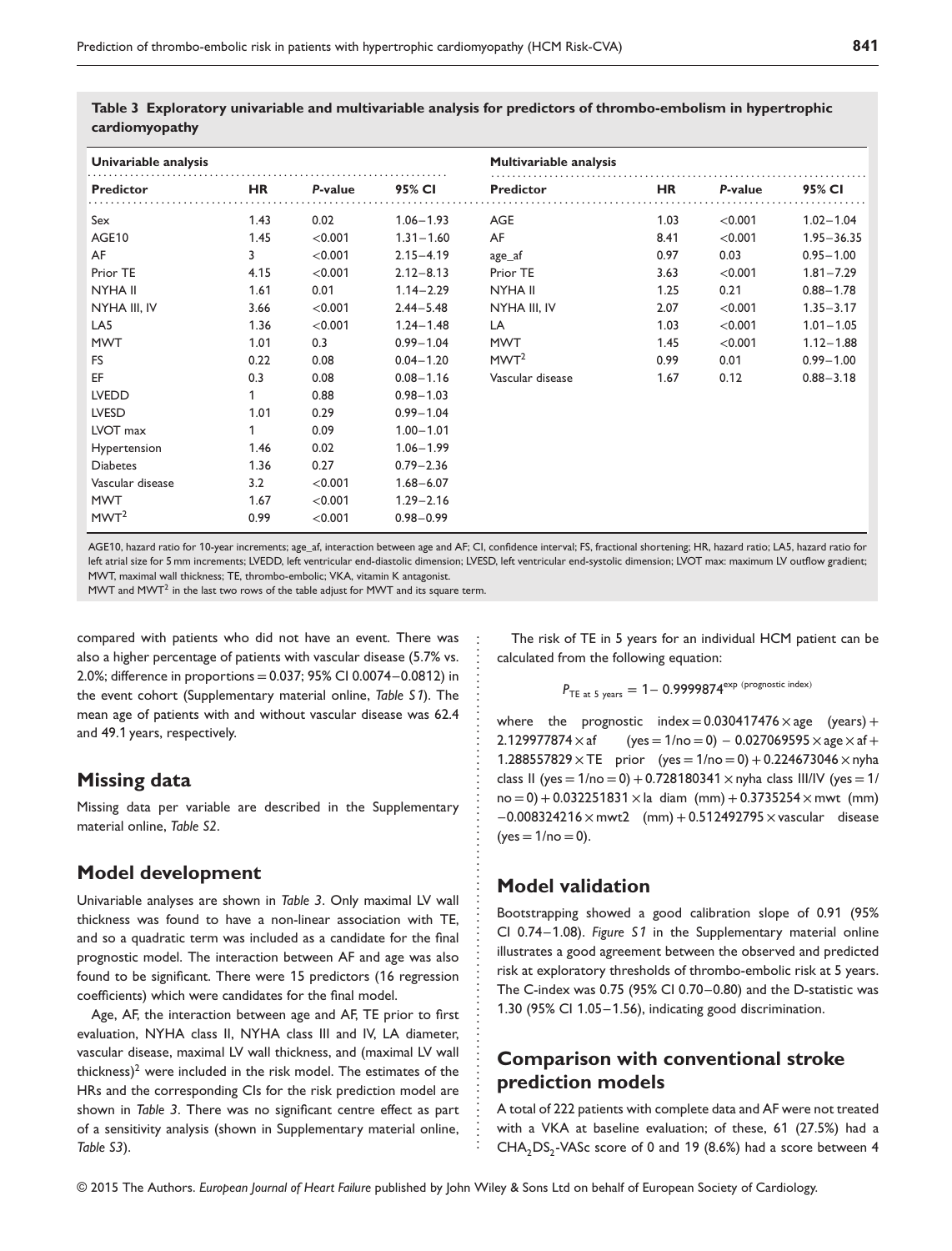

**Figure 1** Kaplan–Meier failure estimates for cumulative incidence of thrombo-embolism (TE). (*A*) The cumulative incidence of TE according to CHA<sub>2</sub>DS<sub>2</sub>-VASc score groups (low = 0, 61 patients; intermediate = 1, 72 patients; high > 2, 89 patients). (*B*) The cumulative incidence of TE according to the 5-year risk prediction model (low =  $0-1.5$ %, 1643 patients; medium–low = 1.5–3%, 887 patients; medium–high =  $3-5$ %, 494 patients; high *>*5%, 287 patients).

..................................................... ..................................................

and 6. No patient had a score of 7–9. *Table S4* of the Supplementary material online presents the prevalence of TE in patients according to CHA<sub>2</sub>DS<sub>2</sub>-VASc score.

*Figure* 1 displays the cumulative incidence of TE according to  $CHA<sub>2</sub>DS<sub>2</sub>-VASc$  score groups and according to the 5-year risk prediction model.

## **Relationship between anticoagulation and thrombo-embolism risk in patients with atrial fibrillation**

*Table S5* of the Supplementary material online presents an unadjusted exploratory analysis of the prevalence of TE over 10 years in patients with AF at first evaluation that did or did not receive a VKA during the follow-up period prior to TE; 12.4% of those not receiving a VKA and 6.8% of patients of those who were receiving anticoagulation had a thrombo-embolic event. This corresponds to a relative risk reduction of 54.8% (95% CI 0.31-0.97, P = 0.037) with VKA treatment. *Figure 2* displays the Kaplan–Meier curves comparing VKA and non-VKA groups. The ARR and NNT for patients in AF at an exploratory threshold of 4% risk of a thrombo-embolic event over 5 years is 13% (95% CI 2.1–24%) and 7.7, respectively. These results should be interpreted with caution as the small numbers meant that a standard multivariable model adjusting for warfarin and the rest of the predictors was not appropriate. Instead we fitted a multivariable model as a sensitivity analysis using Lasso regression, a penalized regression method suitable for data sets with few events.<sup>40</sup> In this fully adjusted analysis, warfarin maintained its protective effect (results not shown).

We also used propensity score analysis to explore further the indication for the effect of VKA on stroke. The propensity score for each patient was calculated as the predicted probability of receiving a VKA. It is clinical practice in the participating centres to consider therapy with VKA in patients with significantly



**Figure 2** Kaplan–Meier failure estimates comparing thromboembolic events (TE) in vitamin K antagonist (VKA) and non-VKA groups.

enlarged LA diameter. Indeed LA was the strongest balancing factor in the propensity score model to identify treatment allocation variables, while older age, history of diabetes, and smaller fractional shortening were also associated with higher probability of receiving a VKA. Subsequently a Cox regression model for the time to TE adjusting for VKA and the propensity score<sup>41</sup> showed that VKA maintained its protective effect (HR 0.41; 95% CI 0.22–0.76).

## **Relationship of left atrial size to risk of thrombo-embolic events**

*Figure 3* shows the relationship between LA size and 5-year risk of TE. There appears to be a linear relationship up to ∼45–50 mm, at which point the risk of TE rises exponentially with increasing LA diameter. In the cohort of patients in SR at first evaluation with an LA diameter *>*50 mm, the prevalence of a thrombo-embolic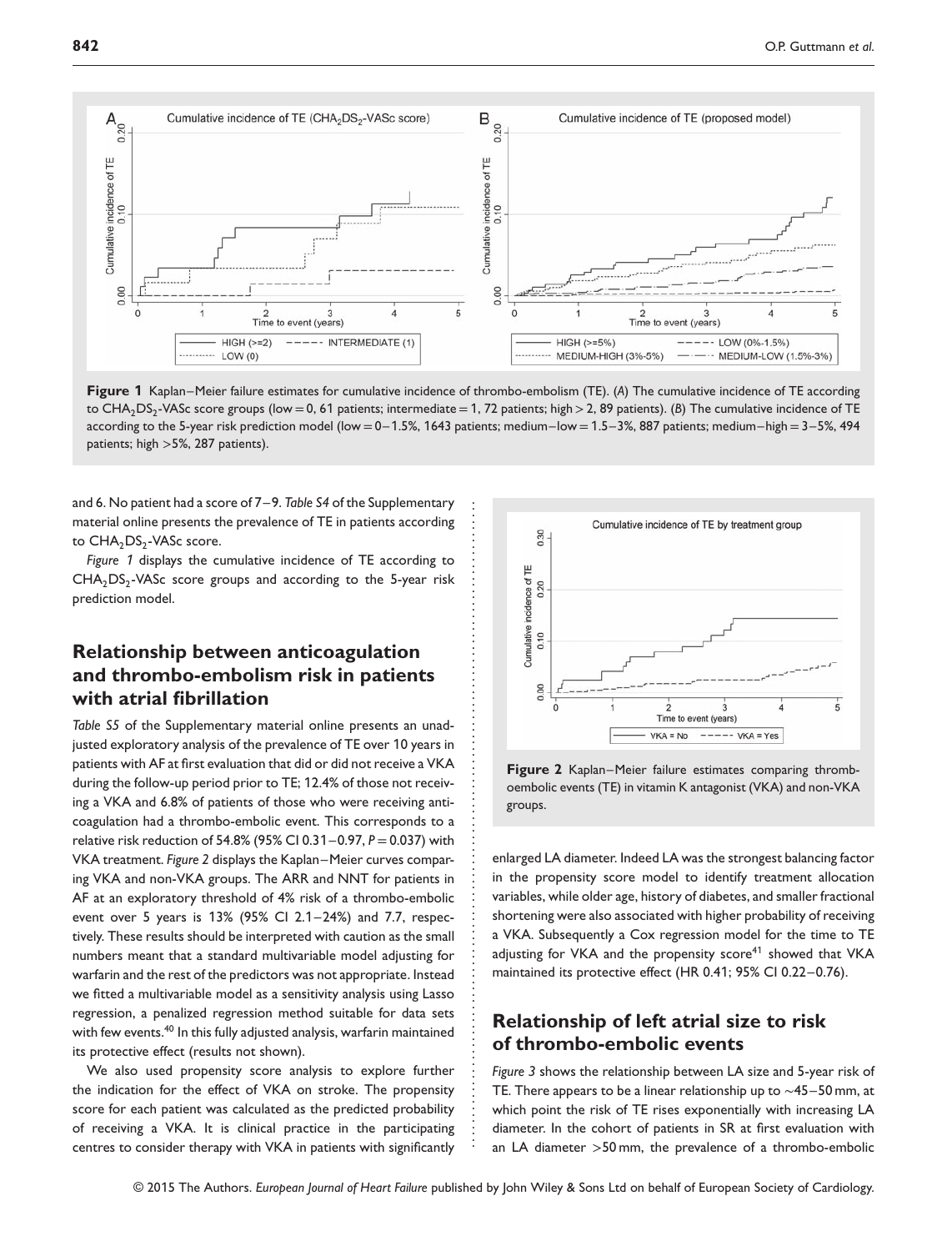

**Figure 3** Relationship of left atrial (LA) size to risk of thrombo-embolism (TE).

event was 4.7% (Supplementary material online, *Table S6*). Patients with an event in this group were older (55.8 years vs. 50.1 years) as compared with patients who did not experience an event. Patients in AF who did not develop a thrombo-embolic event had a smaller LA diameter (50.0 mm vs. 52.3 mm) and were less symptomatic (NYHA III, IV) (19.6% vs. 44.7%) compared with patients with an event. The characteristics are displayed in the Supplementary material online, *Table S*1.

# **Discussion**

In this study we present the first validated model for TE prediction in a diverse population of adult patients with HCM. The study confirms the high risk of TE in patients with AF and the strong association between atrial size and thrombo-embolic risk.<sup>7</sup>*,*8*,*<sup>27</sup> It also demonstrates an association with several other patient characteristics including age, heart failure symptoms, and maximal LV wall thickness and, for the first time in this population, vascular disease.

## CHA<sub>2</sub>DS<sub>2</sub>-VASc score in hypertrophic **cardiomyopathy**

Clinical guidelines recommend the  $CHA<sub>2</sub>DS<sub>2</sub>$ -VASc score as a means of stratifying patients with non-valvular AF for antithrombotic prophylaxis.<sup>1</sup>0*,*12*,*1<sup>3</sup> We show that this score has a relatively low predictive accuracy in patients with HCM that is probably explained by the lower prevalence of vascular risk factors. These data support recent consensus guidelines from the European Society of Cardiology (ESC) that advise against the use of the  $CHA<sub>2</sub>DS<sub>2</sub>-VASc score in patients with HCM.<sup>1</sup>$ 

## **Clinical outcome of anticoagulation in patients with atrial fibrillation**

There are no prospective randomized trials of any therapy for AF in HCM including anticoagulation, and only a very small number of observational studies comparing VKAs with antiplatelet drugs.7*,*8*,*42*,*<sup>43</sup> In this study, an intention to treat analysis of VKA demonstrated a relative risk reduction for TE of 54.8% in anticoagulated patients who had AF at baseline evaluation, supporting current international guidelines for the use of VKAs in HCM.<sup>1,11</sup> The intention to treat analysis was felt to be the most appropriate way of analysing data gathered retrospectively over such a long period, although we acknowledge that this methodology may have led to the inclusion of patients who had discontinued VKA therapy or whose international normalized ratio (INR) was subtherapeutic at the time of a thrombo-embolic event. Current guidelines recommend anticoagulation with a CHA<sub>2</sub>DS<sub>2</sub>-VASc score of  $\geq$ 1 in patients with non-valvular AF, which corresponds to an adjusted stroke rate of 1.3% per year.<sup>1</sup>0*,*12*,*1<sup>3</sup> The ARR and NNT for patients in AF at an exploratory threshold of 4% risk of a thrombo-embolic event over 5 years is 13% (95% CI 2.1–24%) and 7.7, respectively.

#### **Implications for patients in sinus rhythm**

The risk of TE in patients who are in SR has not been examined in detail previously. Risk factors for TE in this group included advanced age, heart failure symptoms, increased LA diameter, and vascular disease. While this study does not prove that patients in SR who have a high estimated risk of TE benefit from anticoagulation prior to the development of AF, it does support recent recommendations for frequent ambulatory ECG monitoring in patients with LA enlargement.<sup>1</sup> Irrespective of atrial rhythm, clinicians should also be alert to conventional vascular risk factors and treat them appropriately.

#### **Limitations**

............................................................... ................................................................ .........................................

The patient population in this study is large and diverse, but the model should only be used in patients with similar characteristics. It is not validated in paediatric patients (*<*16 years of age) or in patients with metabolic or syndromic disorders.

A prospective external validation in a different cohort of patients would be ideal.

Ethnicity may have influenced the findings. Data on this were not available in this cohort.

The model includes patients who are treated with a VKA according to current guidelines. Excluding these patients would exclude high risk patients and limit the statistical analysis.

# **Conclusions**

The study shows that the risk of TE in patients with HCM can be identified using a small number of simple clinical features. LA size, in particular, should be monitored closely, and the assessment and treatment of conventional vascular risk factors should be routine practice in older patients. Exploratory analyses show for the first time evidence for a reduction of TE with VKA treatment. The  $CHA<sub>2</sub>DS<sub>2</sub>$ -VASc score does not appear to correlate well with the clinical outcome in patients with HCM and should not be used to assess TE risk in this population.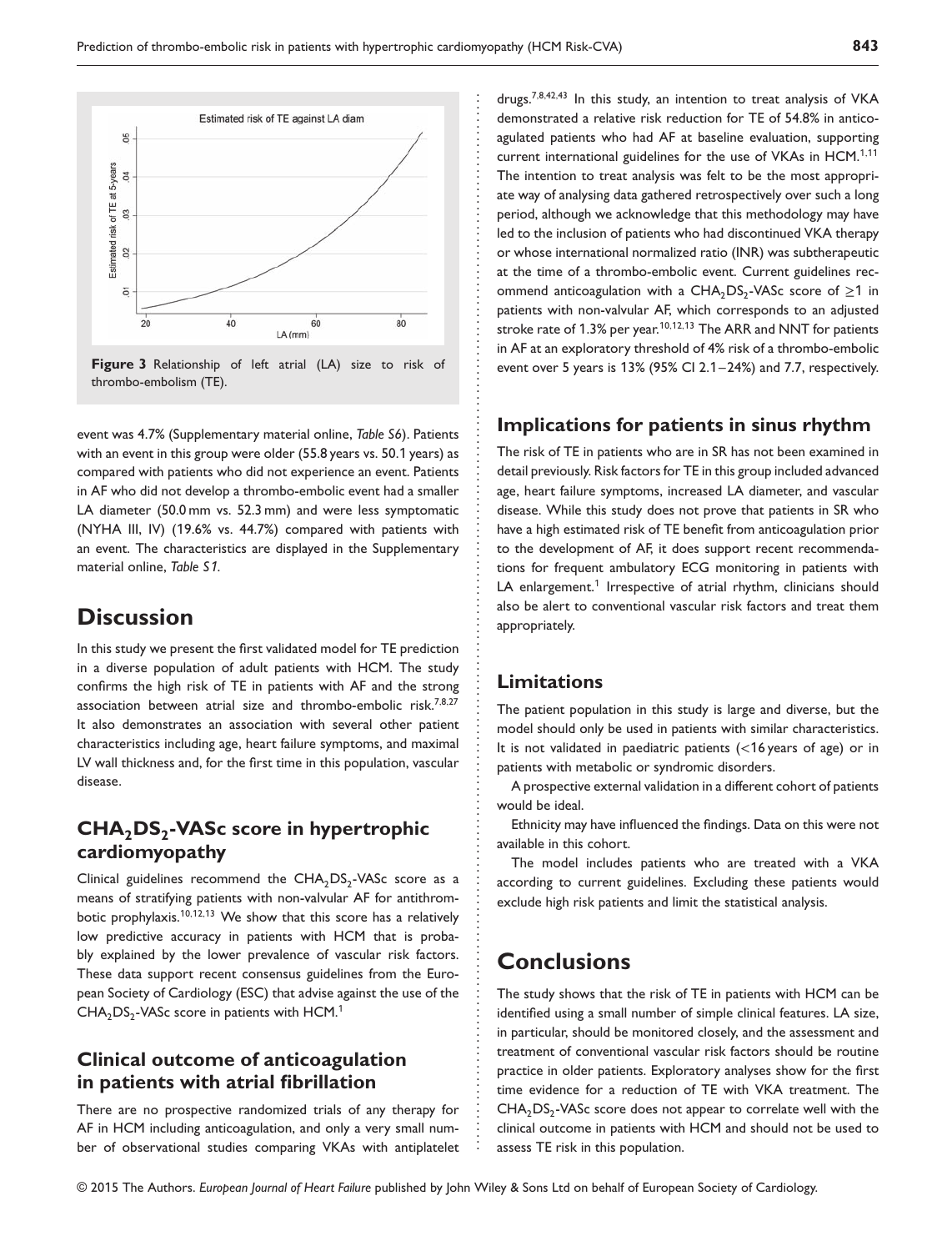# **Supplementary Information**

Additional Supporting Information may be found in the online version of this article:

**Figure S1** Agreement between observed and predicted risk of at exploratory thresholds of thrombo-embolic risk at 5 years

**Table S1** Thrombo-embolic events in patients with sinus rhythm and atrial fibrillation at baseline evaluation

**Table S2** Missing data per variable

**Table S3** Thrombo-embolism risk prediction model and sensitivity analysis for centre effect

**Table S4** Prevalence of thrombo-embolism according to  $CHA<sub>2</sub>DS<sub>2</sub>$ -VASc score in hypertrophic cardiomyopathy patients with atrial fibrillation not treated with a vitamin K antagonist

**Table S5** Outcome of treatment with a vitamin K antagonist prior to an event in patients with atrial fibrillation at baseline evaluation with and without thrombo-embolism

**Table S6** Thrombo-embolic events in patients with sinus rhythm with left atrial size *>*45 and *>*50 at baseline evaluation

## **Acknowledgements**

Additional Hypertrophic Cardiomyopathy Outcomes investigators: Maite Tomé-Esteban, Antonis Pantazis, and Shaughan Dickie (The Inherited Cardiac Diseases Unit, The Heart Hospital/University College London, UK); Xusto Fernandez and Angela Lopez (Cardiology Department and Research Unit, A Coruna University Hospital, Galician Health Service, Spain); Vasiliki Vlagkouli (Unit of Inherited Cardiovascular Diseases, 1st Department of Cardiology, University of Athens, Greece); Antonio Romero (Cardiac Department, University Hospital Virgen Arrixaca, Murcia-Cartagena s/n, El Palmar, Murcia, Spain); Andrea Buono and Giuseppe Pacileo (Monaldi Hospital, Second University of Naples, Italy); and Maria Gallego-Delgado and Marta Cobo-Marcos (Heart Failure and Inherited Cardiac Diseases Unit, Hospital Universitario Puerta del Hierro Majadahonda, Manuel de Falla, Madrid, Spain).

# **Funding**

This study was funded by the British Heart Foundation and by the National Institute for Health Research University College London Hospitals Biomedical Research Centre. It was also partially supported by the Red Investigación Cardiovascular from the Instituto de Salud Carlos III, Spanish Ministry of Health [grants RD12/0042/0049, RD12/0042/0066, and RD12/0042/0069].

**Conflict of interest:** O.P.G. received research support from the British Heart Foundation (FS/12/86/29841) and the National Institute for Health Research University College London Hospitals Biomedical Research Centre. All other authors declare no potential conflict of interest.

**Authors' contributions:** O.P.G. designed the study, collected and interpreted the data, carried out the descriptive statistical analysis, and wrote the article. P.M.E. designed the study, interpreted the data, and wrote the article. R.Z.O. was involved in study design, led the statistical aspects of the risk modelling, and wrote the article. M.P. carried out the statistical analysis. C.O'M., L.M., A.A., E.B., J.R.G., G.L., P.G.P., and C.R. collected and interpreted the data and critically reviewed the manuscript. W.J.M. was involved in the drafting of the article and revising it critically for important intellectual content. The additional investigators were involved in data collection and interpretation.

#### **References**

- 1. Elliott PM, Anastasakis A, Borger MA, Borggrefe M, Cecchi F, Charron P, Hagege AA, Lafont A, Limongelli G, Mahrholdt H, McKenna WJ, Mogensen J, Nihoyannopoulos P, Nistri S, Pieper PG, Pieske B, Rapezzi C, Rutten FH, Tillmanns C, Watkins H. 2014 ESC Guidelines on diagnosis and management of hypertrophic cardiomyopathy: the Task Force for the Diagnosis and Management of Hypertrophic Cardiomyopathy of the European Society of Cardiology (ESC). *Eur Heart J* 2014;**35**:2733–2779.
- 2. Maron BJ, Gardin JM, Flack JM, Gidding SS, Kurosaki TT, Bild DE. Prevalence of hypertrophic cardiomyopathy in a general population of young adults: echocardiographic analysis of 4111 subjects in the CARDIA Study. *Circulation* 1995;**92**:785–789.
- 3. Elliott P, McKenna WJ. Hypertrophic cardiomyopathy. *Lancet* 2004;**363**: 1881–1891.
- 4. Cecchi F, Olivotto I, Montereggi A, Santoro G, Dolara A, Maron BJ. Hypertrophic cardiomyopathy in Tuscany: clinical course and outcome in an unselected regional population. *J Am Coll Cardiol* 1995;**26**:1529–1536.
- 5. Cecchi F, Olivotto I, Betocchi S, Rapezzi C, Conte MR, Sinagra G, Zachara E, Gavazzi A, Rordorf R, Carnemolla G, Porcu M, Nistri S, Gruppillo P, Giampaoli S. The Italian Registry for hypertrophic cardiomyopathy: a nationwide survey. *Am Heart J* 2005;**150**:947–954.
- 6. Losi MA, Betocchi S, Aversa M, Lombardi R, Miranda M, D'Alessandro G, Cacace A, Tocchetti CG, Barbati G, Chiariello M. Determinants of atrial fibrillation development in patients with hypertrophic cardiomyopathy. *Am J Cardiol* 2004;**94**:895–900.
- 7. Maron BJ, Olivotto I, Bellone P, Conte MR, Cecchi F, Flygenring BP, Casey SA, Gohman TE, Bongioanni S, Spirito P. Clinical profile of stroke in 900 patients with hypertrophic cardiomyopathy. *J Am Coll Cardiol* 2002;**39**:301–307.
- 8. Olivotto I, Cecchi F, Casey SA, Dolara A, Traverse JH, Maron BJ. Impact of atrial fibrillation on the clinical course of hypertrophic cardiomyopathy. *Circulation* 2001;**104**:2517–2524.
- 9. Maron BJ, Olivotto I, Spirito P, Casey SA, Bellone P, Gohman TE, Graham KJ, Burton DA, Cecchi F. Epidemiology of hypertrophic cardiomyopathy-related death: revisited in a large non-referral-based patient population. *Circulation* 2000;**102**:858–864.
- 10. Camm AJ, Kirchhof P, Lip GY, Schotten U, Savelieva I, Ernst S, Van Gelder IC, Al Attar N, Hindricks G, Prendergast B, Heidbuchel H, Alfieri O, Angelini A, Atar D, Colonna P, De Caterina R, De Sutter J, Goette A, Gorenek B, Heldal M, Hohloser SH, Kolh P, Le Heuzey JY, Ponikowski P, Rutten FH, Vahanian A, Auricchio A, Bax J, Ceconi C, Dean V, Filippatos G, Funck-Brentano C, Hobbs R, Kearney P, McDonagh T, Popescu BA, Reiner Z, Sechtem U, Sirnes PA, Tendera M, Vardas PE, Widimsky P, Vardas PE, Agladze V, Aliot E, Balabanski T, Blomstrom-Lundqvist C, Capucci A, Crijns H, Dahlof B, Folliguet T, Glikson M, Goethals M, Gulba DC, Ho SY, Klautz RJ, Kose S, McMurray J, Perrone FP, Raatikainen P, Salvador MJ, Schalij MJ, Shpektor A, Sousa J, Stepinska J, Uuetoa H, Zamorano JL, Zupan I. Guidelines for the management of atrial fibrillation: the Task Force for the Management of Atrial Fibrillation of the European Society of Cardiology (ESC). *Europace* 2010;**12**:1360–1420.
- 11. Gersh BJ, Maron BJ, Bonow RO, Dearani JA, Fifer MA, Link MS, Naidu SS, Nishimura RA, Ommen SR, Rakowski H, Seidman CE, Towbin JA, Udelson JE, Yancy CW. 2011 ACCF/AHA Guideline for the diagnosis and treatment of hypertrophic cardiomyopathy: Executive Summary: a report of the American College of Cardiology Foundation/American Heart Association Task Force on Practice Guidelines. *Circulation* 2011;**124**:2761–2796.
- 12. Camm AJ, Lip GY, De CR, Savelieva I, Atar D, Hohnloser SH, Hindricks G, Kirchhof P. 2012 focused update of the ESC Guidelines for the management of atrial fibrillation: an update of the 2010 ESC Guidelines for the management of atrial fibrillation—developed with the special contribution of the European Heart Rhythm Association. *Europace* 2012;**14**:1385–1413.
- 13. Lip GY, Nieuwlaat R, Pisters R, Lane DA, Crijns HJ. Refining clinical risk stratification for predicting stroke and thromboembolism in atrial fibrillation using a novel risk factor-based approach: the Euro Heart Survey on atrial fibrillation. *Chest* 2010;**137**:263–272.
- 14. O'Mahony C, Jichi F, Pavlou M, Monserrat L, Anastasakis A, Rapezzi C, Biagini E, Gimeno JR, Limongelli G, McKenna WJ, Omar RZ, Elliott PM; Hypertrophic Cardiomyopathy Outcomes Investigators. A novel clinical risk prediction model

............................................................................................................................... .........................................................................................